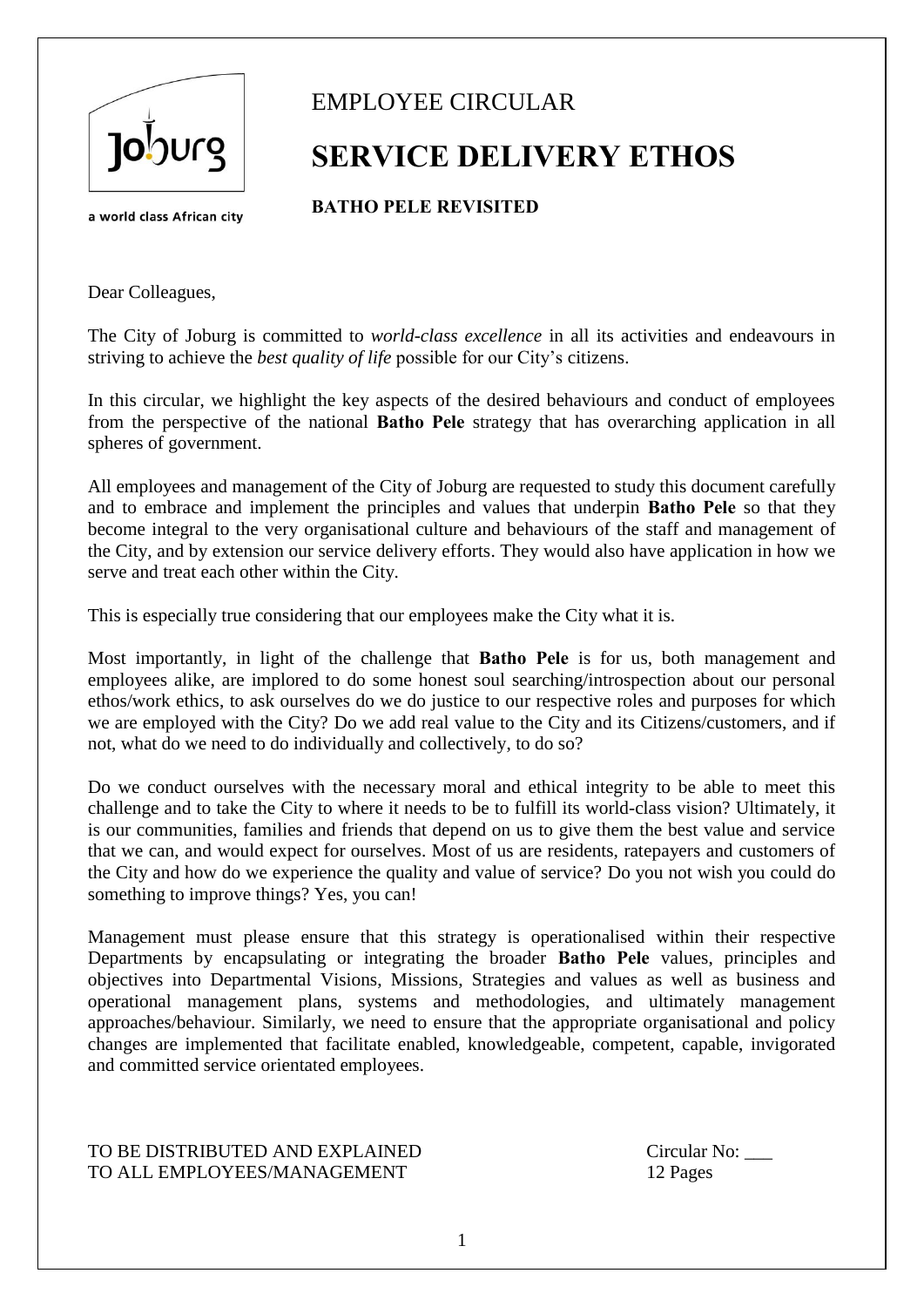# *"BATHO PELE"*

#### **A BETTER LIFE FOR ALL SOUTH AFRICANS BY PUTTING PEOPLE FIRST**

#### **Vision**

*"To continually improve the lives of the People of South Africa by a transformed public service, which is representative, coherent, transparent, efficient, effective, accountable and responsive to the needs of all"*

**\_\_\_\_\_\_\_\_\_\_\_\_\_\_\_\_\_\_\_\_\_\_\_\_\_\_\_\_\_\_\_\_\_\_\_\_\_\_\_\_\_\_\_\_\_\_\_\_\_\_\_\_\_**

#### **Mission**

*"The creation of a people-centred and a people-driven public service that is characterised by equity, quality, timeousness and a strong code of ethics."*

#### **Objectives**

**Batho Pele** Strategy on service delivery is developed to meet the following strategic objectives:

- To introduce a new approach to service delivery which *puts people at the centre* of planning and delivering services;
- To improve the face of service delivery by *fostering new attitudes such as increased commitment, personal sacrifice, dedication*;
- To improve the image of the Public Service (The City);

It has been noted that many public servants (City Employees) have not yet internalised **Batho Pele** as part of their day-to-day operation while providing services to members of the public. In order to deal with this, the Department of Public Service and Administration has developed a" **Batho Pele**  revitalisation strategy" whose aim it is to inculcate the **Batho Pele** culture among the public servants (City Employees) and improve service delivery in the public service (The City).

#### **Belief set**

In order for the revitalization of **Batho Pele** *to succeed, organizational culture has to be changed* to accommodate **Batho Pele** *as a way of life.* This means that departments should *take stock of their values, as well as behaviours and attitudes of managers and employees.* Departments would then be able to take necessary steps to prepare public servants for the revitalized **Batho Pele** Culture of *responsiveness, efficiency and effectiveness* in delivering services to the public.

The New Belief Set namely **"we belong, we care, we serve"** clearly captures the revitalized **Batho Pele** culture. The Belief Set is intended to endorse the eight **Batho Pele** Principles. A belief set is a value system, which serves as a *relatively permanent ideal that should influence and shape the general nature of public servants' (City Employees') behaviour*. For it to have maximal impact, a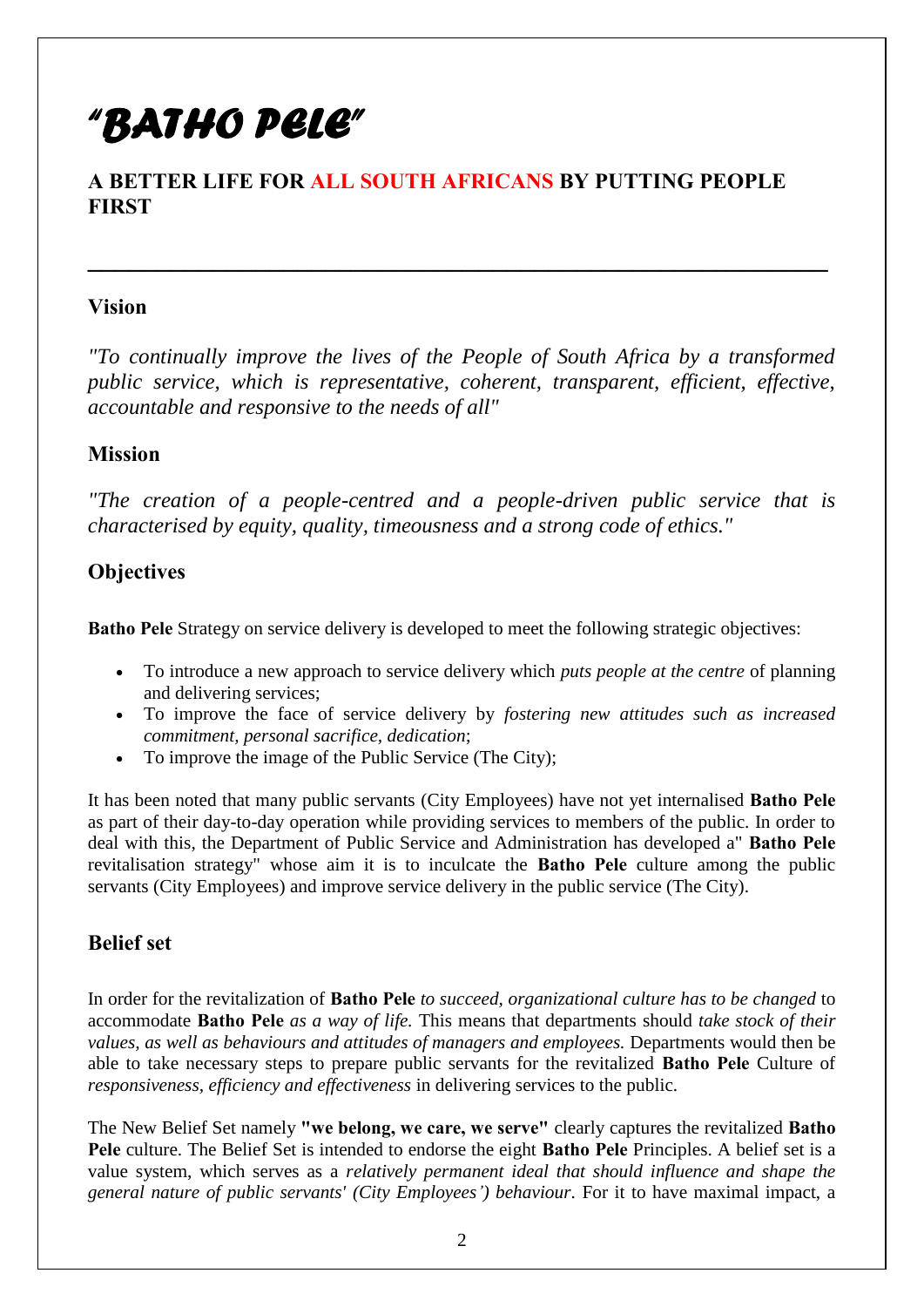Belief Set should be an *integral part of any service delivery operations, strategic planning and implementation strategy of all programmes* and not an "add-on".

**We belong** - Public servants are social-beings whose needs should be *recognised and fulfilled*. This *recognition of needs will instill a sense of belonging* to the public service family. We belong because we are *recognized and rewarded* for living **Batho Pele**. Citizens who feel satisfied, will certainly develop a spirit of patriotism towards the country (our City) and will also feel a sense of belonging. In practical terms, this part of the belief set underscores the *importance of the human resources function*. It is their responsibility (with City line management) to ensure that practices, processes, systems such as conditions of service, rewards and recognition as well as training and development among others, *foster a sense of belonging among public servants*.

Furthermore, this Belief Set is also about:

- *Encouraging a spirit, culture and practice of collaboration, teamwork and collegiality* among all public servants thereby fostering effective intergovernmental relations.
- *Building a learning Public Service.* (City)
- Fostering partnerships with the recipients and beneficiaries of public services and thus ensuring that the public service is *responsive to people's needs* in line with the notion of *"Putting People First".*

**We care** - Public servants *should be courteous* when providing services to the public by listening to their problems, apologising when necessary, and *serving people with a smile*. We care because we are *devoted to doing a job to the end*, *ensuring that we deliver beyond customer expectations*. Public servants *should respect all citizens* irrespective of background, gender, colour or creed.

We serve - In order to have a sense of service; the public service should develop service standards, provide information, seek service delivery solutions and *go beyond the call of duty* -. We serve by *delivering quality services* and making citizens look forward to *receiving world-class integrated service delivery*. This could be achieved by:

- *Anticipating customer needs* through the introduction of regular customer surveys on the type of services citizens would want to receive.
- Offering integrated service delivery through institutions like Multi-Purpose Community Centres and Call Centres (MPCCs) and other innovative forms of service delivery in communities.
- *Going beyond the call of duty* even under difficult circumstances where there are limited resources.

### **Principles**

Eight **Batho Pele** principles were developed to serve as acceptable policy and legislative framework regarding service delivery in the public service. These principles are aligned with the Constitutional ideals of:

- Promoting and maintaining *high standards of professional ethics*;
- Providing service *impartially, fairly, equitably and without bias*;
- Utilising resources *efficiently and effectively*;
- *Responding to people's needs*; the citizens are encouraged to participate in policy-making;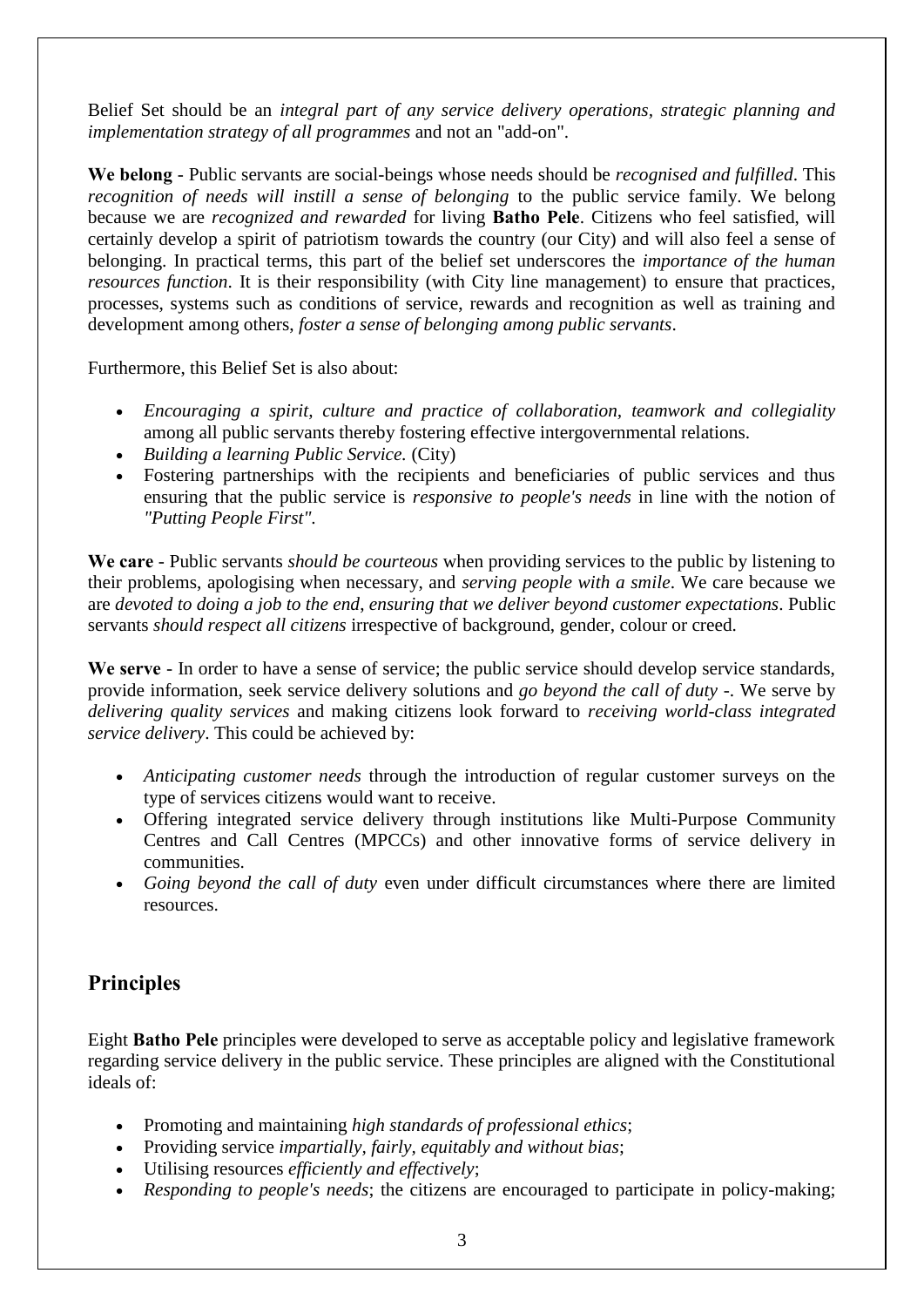and

*Rendering an accountable, transparent, and development-oriented* public administration

#### *The* **Batho Pele** *principles are as follows:*

#### 1. **Consultation**

There are many ways to consult users of services including conducting customer surveys, interviews with individual users, consultation with groups, and holding meetings with consumer representative bodies, NGOs and CBOs. Often, more than one method of consultation will be necessary to *ensure comprehensiveness and representativeness*. Consultation is a powerful tool that enriches and shapes government policies such as the *Integrated Development Plans (IDPs) and its implementation in Local Government sphere.*

#### 2. **Setting service standards**

This principle reinforces the need for benchmarks to constantly *measure the extent to which citizens are satisfied with the service or products they receive from departments*. It also plays a critical role in the development of service delivery improvement plans to *ensure a better life for all South Africans*. Citizens should be involved in the development of service standards.

Required are *standards that are precise and measurable* so that users can judge for themselves whether or not they are receiving what was promised. Some standards will cover processes, such as the length of time taken to authorise a housing claim, to issue a passport or identity document, or even to respond to letters.

To *achieve the goal of making South Africa and the City globally competitive*, standards should be benchmarked (where applicable) against those used internationally, taking into account South Africa's current level of development.

#### 3. **Increasing access**

One of the prime aims of **Batho Pele** is to provide a framework for making decisions about delivering public services to the many South Africans who do not have access to them. **Batho Pele** also *aims to rectify the inequalities* in the distribution of existing services. Examples of initiatives by government to improve access to services include such platforms as the Gateway, Multi-Purpose Community Centres and Call Centres.

Access to information and services *empowers citizens and creates value for money, quality services.* It reduces unnecessary expenditure for the citizens.

#### 4. **Ensuring courtesy**

This goes beyond a polite smile, 'please' and 'thank you'. It requires service providers to *empathize with the citizens (City customers and colleagues) and treat them with as much consideration and respect, as they would like for themselves.*

The public service (City) *is committed to continuous, honest and transparent communication* with the citizens. This involves communication of services, products, information and problems, which may hamper or delay the *efficient delivery of services to*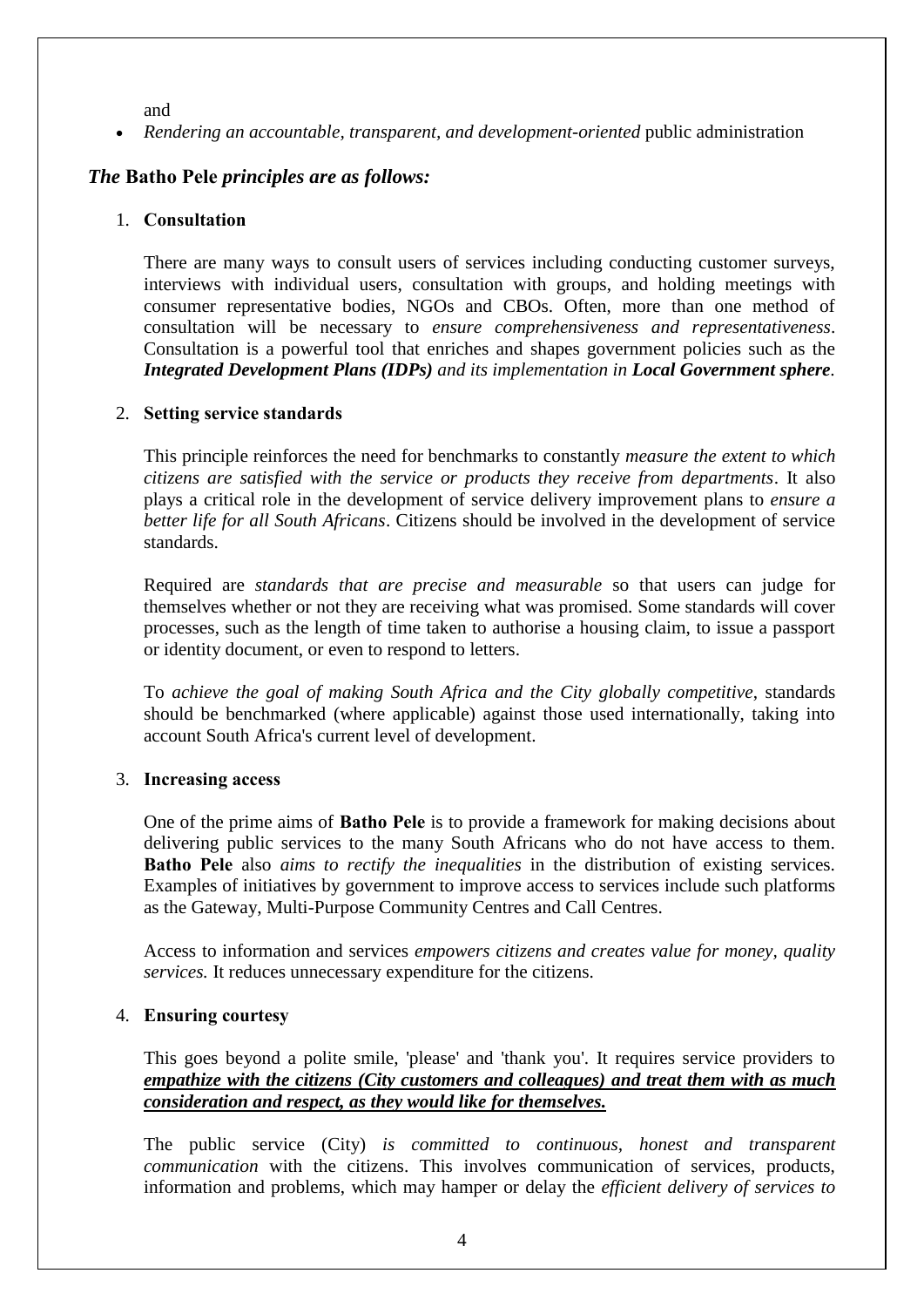*promised standards*. If applied properly, *the principle will help demystify the negative perceptions that the citizens in general have about the attitude of the public servants (City Employees)*.

#### 5. **Providing information**

As a requirement, *available information about services should be at the point of delivery*, but for users who are far from the point of delivery, other arrangements will be needed. In line with the definition of customer in this document, *managers and employees should regularly seek to make information about the organization (City), and all other service delivery related matters available to fellow staff members.*

#### 6. **Openness and transparency**

A key aspect of openness and transparency is that the public should know more about the way national, provincial *and local government institutions* operate, how well they utilise the resources they consume, and who is in charge. It is anticipated that the public will take advantage of this principle and make suggestions for improvement of service delivery mechanisms, and to *even make government employees accountable and responsible by raising queries with them*.

#### 7. **Redress**

This principle emphasises a *need to identify quickly and accurately when services are falling below the promised standard and to have procedures in place to remedy the situation*. This should be done at the individual transactional level with the public, as well as at the organisational level, in relation to the entire service delivery programme.

Public servants *(City Employees) are encouraged to welcome complaints as an opportunity to improve service*, and to deal with complaints so that weaknesses can be remedied quickly for the good of the citizen (and City).

#### 8. **Value for money**

Many *improvements that the public would like to see often require no additional resources* and can sometimes even reduce costs. *Failure to give a member of the public a simple, satisfactory explanation* to an enquiry may for example, result in an incorrectly completed application form, which will cost time to rectify.

#### **Definition**

**Batho Pele**, a Sotho translation for **'People First'**, is an initiative to get public servants (City Employees) to be *service orientated*, to *strive for excellence in service delivery* and to *commit to continuous service delivery improvement*. It is a simple and transparent mechanism, which allows citizens to hold public servants accountable for the level of services they deliver (**Batho Pele**  Handbook - A Service Delivery Improvement Guide).

**Batho Pele** is not an "add-on" activity. It is a way of delivering services by putting citizens at the centre of public service planning and operations. It is a major departure from a dispensation, which excluded the majority of South Africans from government machinery to the one that seeks to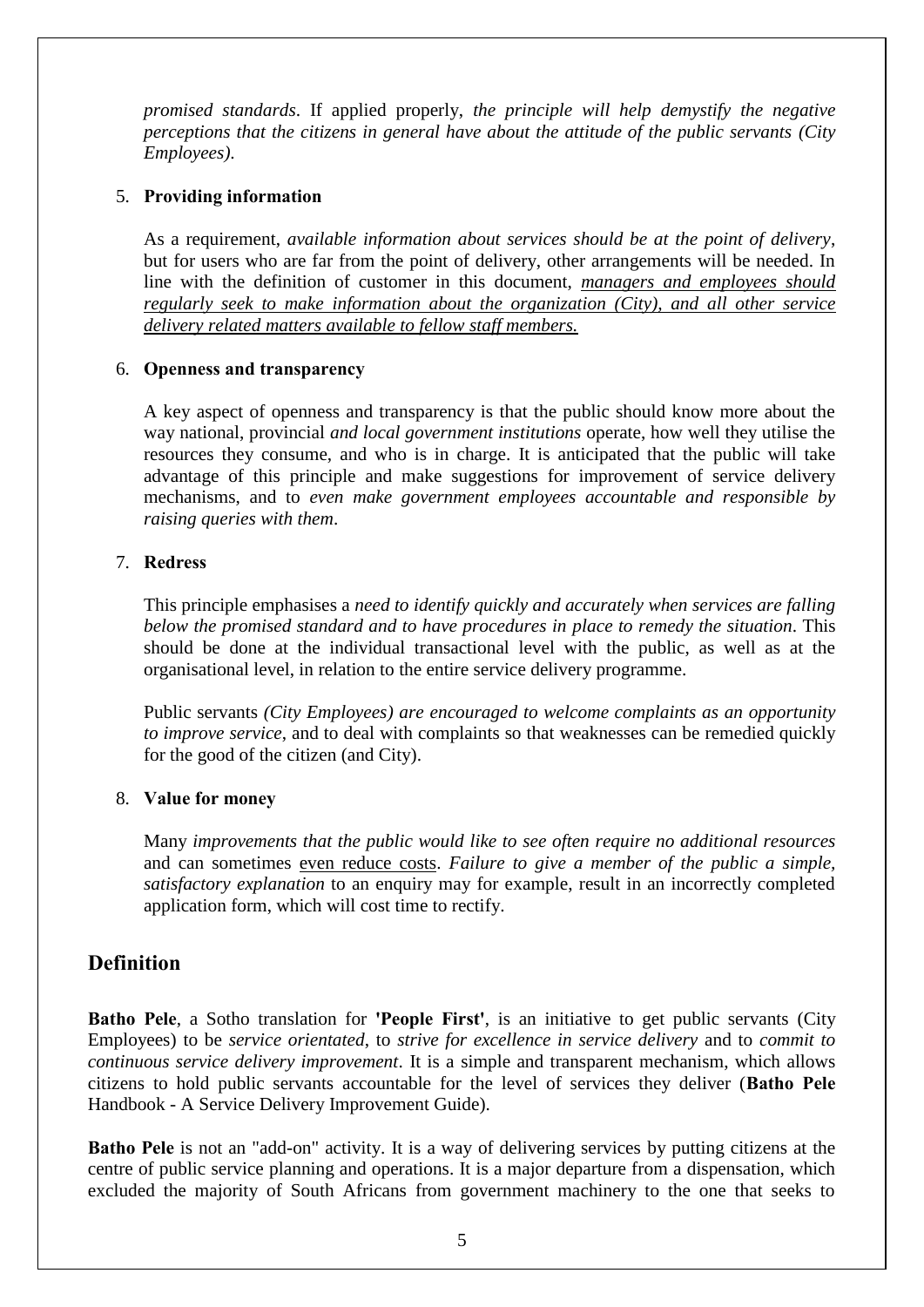include all citizens for the achievement of a better-life-for-all through services, products, and programmes of a democratic dispensation.

#### **History**

**Batho Pele** has its roots in a series of policies and legislative frameworks. These policies and legislative frameworks have been categorised into three themes namely: those that are overarching or transversal, those that deal with access to information and those that deal with transformation of service delivery.

#### **Overarching/transversal legislative frameworks:**

The Constitution of the Republic of South Africa of 1996 (as amended).

Section 32 of the Constitution provides for the universal right of access to information held by the State to facilitate the exercise or protection of any right by citizens. E.g. the right to access public services in an equitable, convenient and cost-effective manner.

- The White Paper on the Transformation of the Public Service of 1995 (WPTPS)
- Public Service Regulations of 1999 and 2001

These two legislative frameworks seek to transform a culture of Public Service delivery from prescribing service packages to citizens, to putting citizens at the centre of service delivery.

Accordingly, all government departments both national and provincial are compelled to align their service delivery mandates and service delivery improvement plans with the overall service delivery priorities of the government based on the needs of the citizens.

They call for the setting up of service standards, defining outputs and targets, and benchmarking performance indicators against international standards. Similarly, it also calls for the introduction of monitoring and evaluation mechanisms and structures to measure progress on a continuous basis. Other requirements include:

- 1. The alignment of staffing plans, human resources development processes and organisational capacity building with the needs of citizens;
- 2. The development of financial plans that link budgets directly to service needs and personnel plans;
- 3. Identifying and entering into partnership agreements with the private sector, nongovernmental organisations (NGOs) and Community-Based Organisations (CBOs) which will provide more effective forms of service delivery;
- 4. The development, particularly through training, of a culture of customer care and sensitivity towards the diversity of citizens in terms of race, gender and disability;

#### **Access to information**

These legislative frameworks are intended to give effect to the Constitutional right of the citizen to have access to any information held by the State and binds government institutions to have information available and regularly updated to meet the changing needs of the citizens. They include: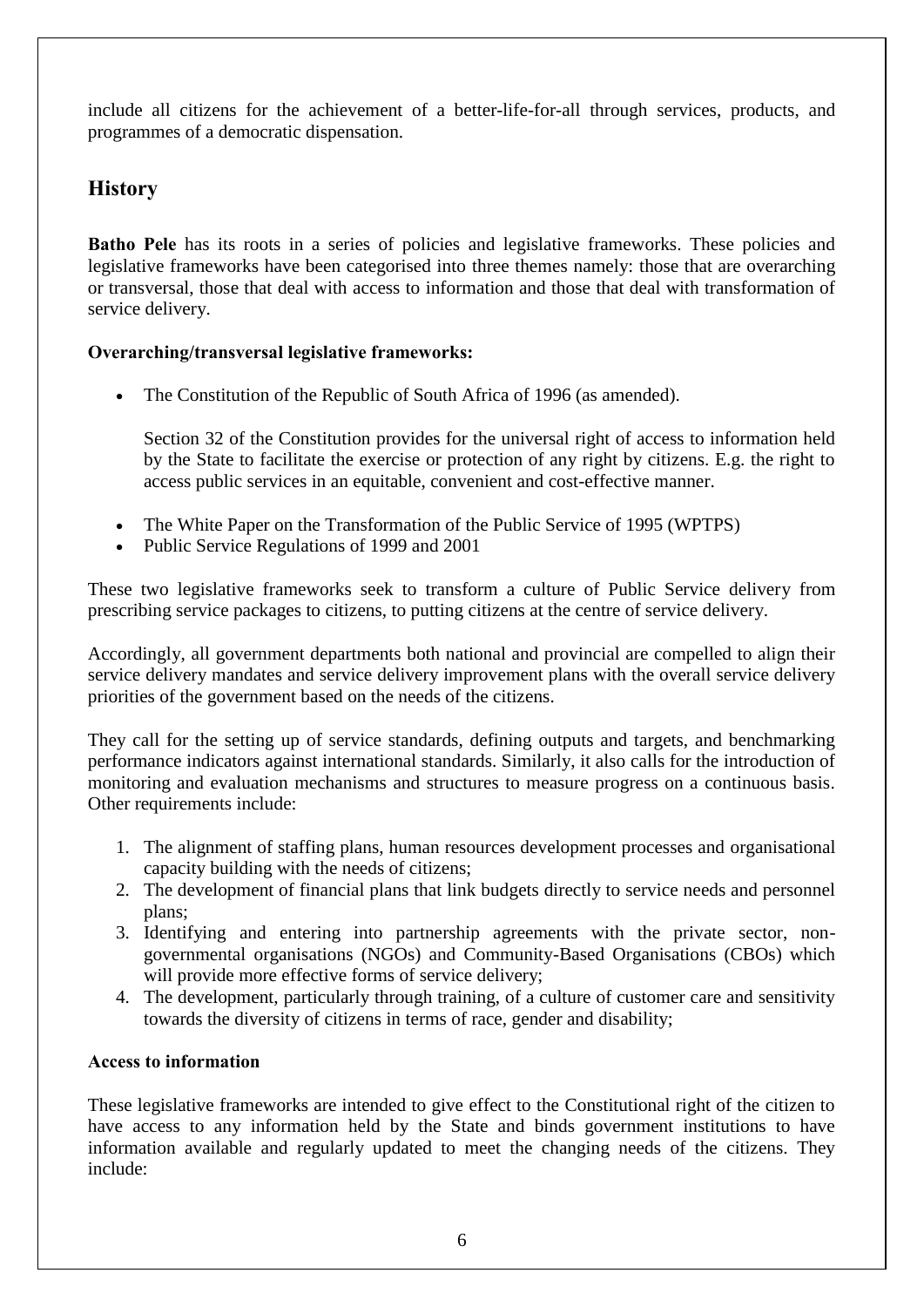- Open Democracy Act of 2000
- Promotion of Access to Information Act of 2000
- Electronic Communications and Transactions Bill of 2002
- E-Government Strategy of 2001

The legislative prescripts promote the harnessing of innovative IT based solutions to make service as well as information on services within and across government departments more accessible in an integrated manner, particularly to people in under-serviced areas. These include e-government services, electronic communications and transactions with public/private bodies, institutions and citizens and development of electronic transactions services, which are responsive to the needs of citizens and consumers.

#### **Transforming Public Service Delivery**

These legislative prescripts provide for the progressive increase of access to public services and promote efficient administration and good governance in the public sector. They include:

- White Paper on Transforming Public Service Delivery of 1997
- Promotion of Administration Justice Act (AJA) of 2000
- Public Finance Management Act of 1999

These legislative prescripts also cover the creation of a culture of accountability, openness and transparency in public administration. The AJA prescribes that in order to give effect to the right to procedurally fair administrative action, the public should be consulted. It also emphasizes the citizens' rights to redress.

PFMA emphasises accountability in public administration and advocates value for money in procurement of goods and services within the public service. In this regard the Act prohibits fruitless, wasteful and unauthorised use of public funds.

#### **\*\*\* FOOTNOTE\*\*\***

**CITY EMPLOYEE'S ATTENTION IS ALSO DRAWN TO THE FOLLOWING EXTRACT FROM THE JOBURG CONDITIONS OF SERVICE, THAT IS OF TANTAMOUNT IMPORTANCE TO HOW WE CONDUCT OURSELVES ON A DAY-TO-DAY BASIS IN THE COURSE OF OUR DUTIES/RESPONSIBILITIES.** 

**\_\_\_\_\_\_\_\_\_\_\_\_\_\_\_\_\_\_\_\_\_\_\_\_\_\_\_\_\_\_\_\_\_\_\_\_\_\_\_\_\_\_\_\_\_\_\_\_\_\_\_\_\_\_\_\_\_\_\_\_\_\_\_\_\_\_\_\_\_\_\_\_\_\_\_\_\_\_\_\_**

#### **ETHICAL STANDARDS**

1.2.1 The following ethical values/standards will apply to all employees of the City of Johannesburg Metropolitan Municipality:

- They will be *accountable to the community that they serve and act on behalf of the residents of the City* by focusing their efforts in *discovering and meeting their customers' needs*;
- They will be *transparent and open to scrutiny in all that they do*;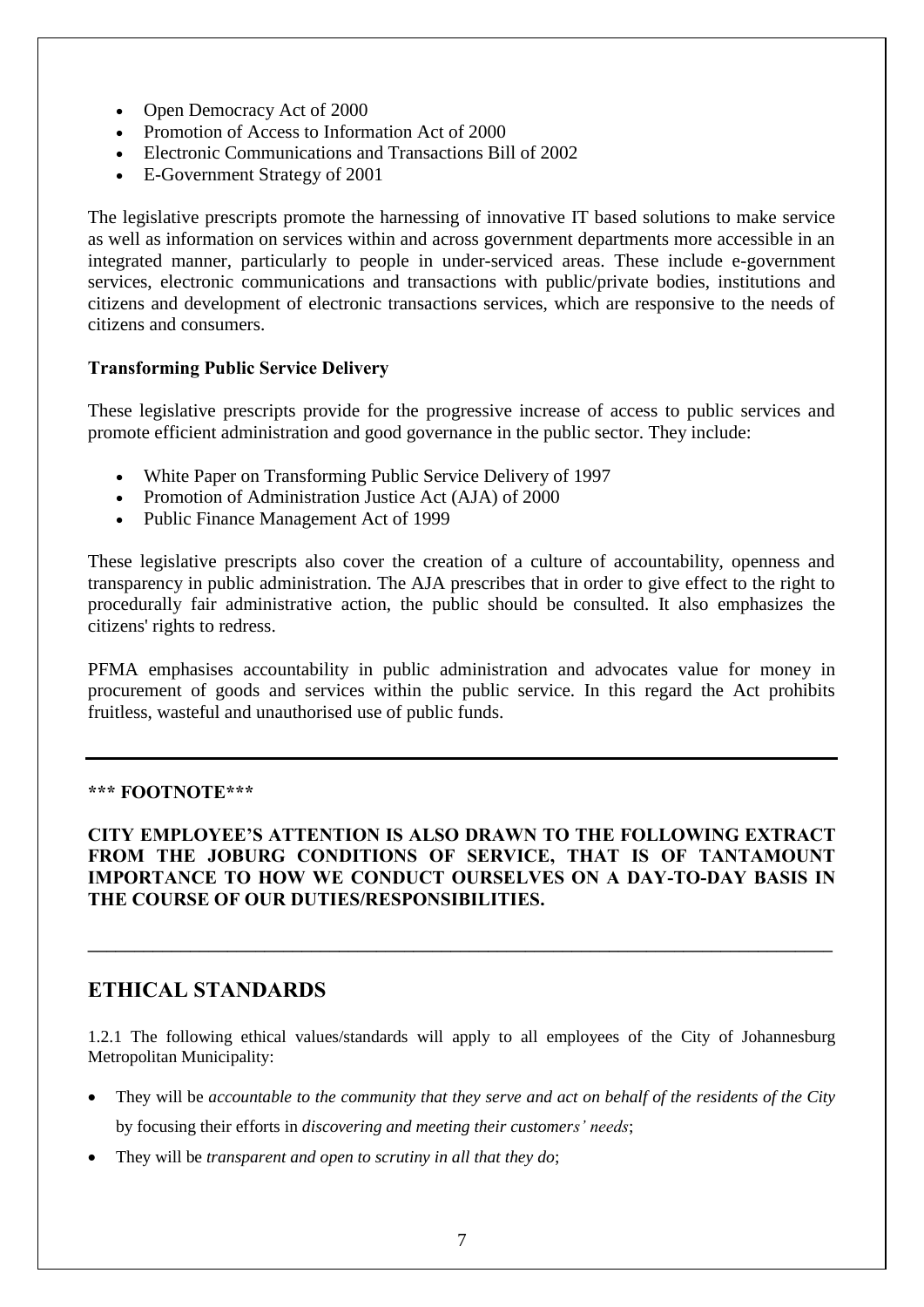- They will be *honest and uncompromising in producing work that meets the service delivery requirements*  of the City;
- They will be *committed to the transformation of our society and our workplace* and will *ensure equity and anti-discrimination* in all that they do;
- They *shall show concern for people, support and respect their colleagues and encourage the growth and development of everyone* they work with;
- They *will value and ensure the fair and consistent treatment of staff and customers*; and
- They *will support transparent participation promoting fair, yet efficient, decision-making* while encouraging individuals to *accept responsibility for their work and contribution to the City*.

#### 1.3 **CODE OF CONDUCT** (MSA Schedule 2 Clause 2)

1.3.1 GENERAL CONDUCT

All employees of the City of Johannesburg Metropolitan Municipality must at all times-

- *loyally execute the lawful policies* of the metropolitan municipal council;
- perform the functions of office in *good faith, diligently, honestly and in a transparent manner*;
- act in such a way that the spirit, purport and objects of section 50 (Which reads *"…Local public administration is governed by the democratic values and principles embodied in section 195(1) of the Constitution.*) of the Local Government Municipal Systems Act (as amended) are promoted;
- *act in the best interest of the City* and in such a way that the credibility and integrity of the City are not compromised; and
- *act impartially and treat all people, including other staff members, equally without favour or prejudice*.

#### **1.4 COMMITMENT TO SERVING THE PUBLIC INTEREST** (MSA Schedule 2 Clause 3)

1.4.1 Employees of the City of Johannesburg Metropolitan Municipality are public servants in a developmental local system, and must accordingly-

- Implement the provisions of section 50 (2) (Which reads "…*In administering its affairs a municipality must strive to achieve the objects of local government as set out in section 152(1) of the Constitution, and comply with the duties set out in sections 4(2) and 6.*) of the Local Government Municipal Systems Act);
- *Foster a culture of commitment to serving the public* and a collective sense of responsibility for performance in terms of standards and targets;
- Promote and seek to implement the basic values and principles of public administration described in section 195 (1) of the Constitution;
- As far as possible within the ambit of the employee's job description, *seek to implement the objectives set out in the City's integrated development plan, and achieve the performance targets set for each performance indicator*; and
- *Participate in the overall performance management system of the City, as well as the employee's individual performance appraisal and reward system,* if such exists, in order to maximise the ability of the municipality as a whole to achieve its objectives and improve the quality of life of its residents.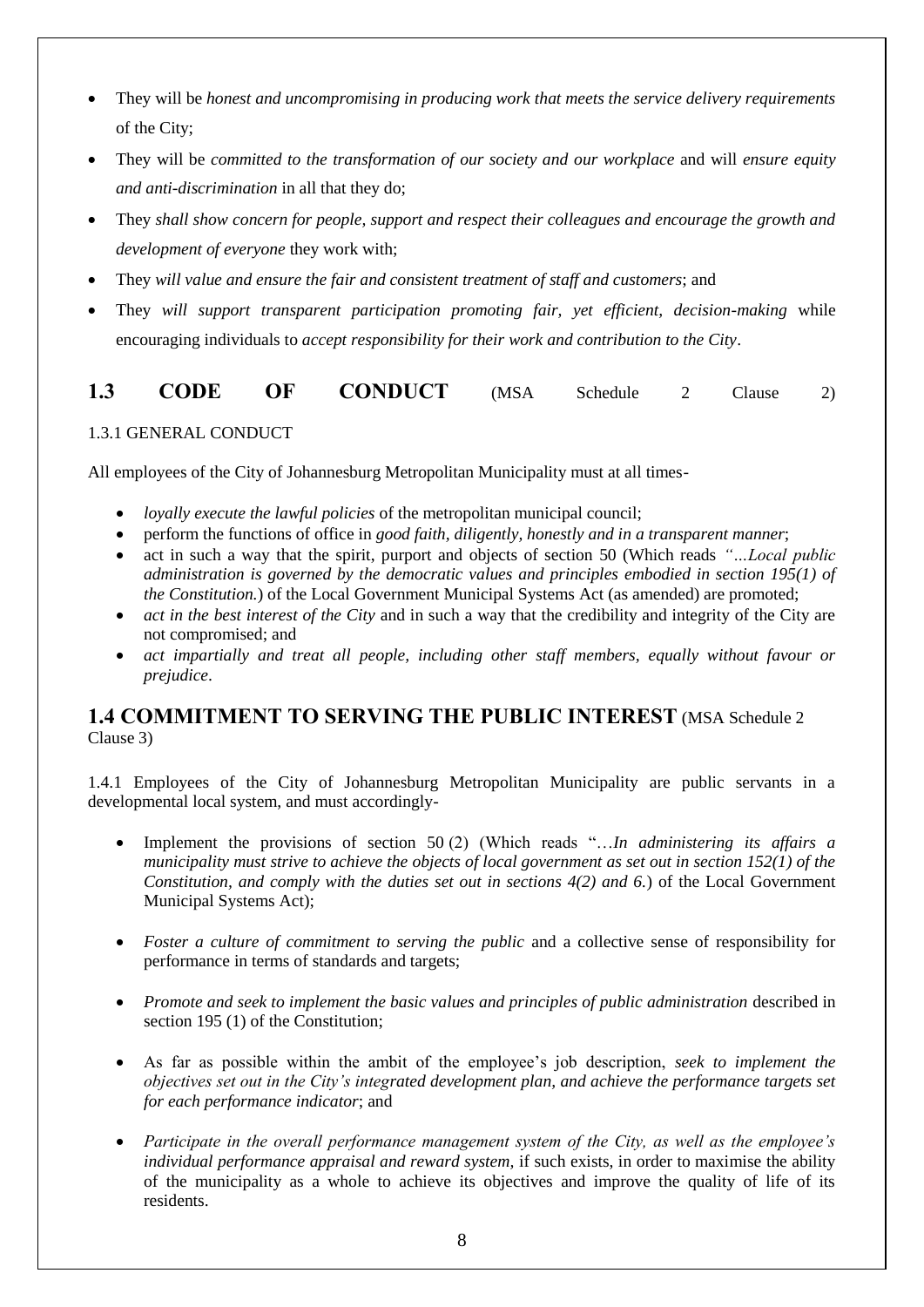As far as possible within the ambit of the employee's job description, *seek to implement the objectives set out in the City's integrated development plan, and achieve the performance targets set for each performance indicator as it relates to them*; and

#### **1.5 PERSONAL GAIN** (MSA Schedule 2 Clause 4)

#### **1.5.1 Employees of the City of Johannesburg Metropolitan Municipality may not-**

- Use the position or privileges of an employee, or confidential information obtained as an employee, for private gain or to improperly benefit another person; or
- Take a decision on behalf of the City concerning a matter in which that employee, or that employee's spouse, partner or business associate, has a direct or indirect personal or private business interest.

1.5.2 Where relevant *employees must be aware of and comply with any City of Johannesburg Metropolitan Municipality Financial Policies, Procedures and/or regulations relating to Supply Chain Management {Procurement of Consulting Services, Products, and Expenditure etc*.} e.g. Applicable provisions of the Municipal Finance Management Act.

1.5.3 *Except with the prior consent of the Council* of the City of Johannesburg Metropolitan Municipality employees of the City may not-

Be a party to a contract for-

- The provision of goods or services to the City; or
- The performance of any work for the City otherwise than as an employee;
- Obtain a financial interest in any business of the City of Johannesburg Metropolitan Municipality; or

be engaged in any business, trade or profession other than the work of the City of Johannesburg Metropolitan Municipality.

1.5.4 *No employee of the City shall perform remunerative work outside the service of the City without the prior permission of the Municipal Manager* (City Manager) or the equivalent or any official to whom the authority has been delegated.

Such permission may be granted provided that -

1.5.4(1) Remunerative work performed outside normal hours of *work for themselves or for an outside employer shall in no way give rise to, or have the potential to give rise to a conflict of interest between the outside employer and the City*;

1.5.4(2) The performance of remunerative work outside normal hours of work for themselves or for an outside employer *shall in no way be detrimental to or adversely affect the performance by the official concerned of work for the City or have the potential to do so*.

#### **1.6 DISCLOSURE OF BENEFITS** (MSA Schedule 2 Clause 5)

1.6.1 Employees of the City of Johannesburg Metropolitan Municipality who, or whose spouses, partners,

businesses associates or close family members, acquired or stand to acquire any direct benefit from a

contract concluded with the City of Johannesburg Metropolitan Municipality *must disclose in writing full* 

*particulars of the benefit to the Council of the City of Johannesburg Metropolitan Municipality.*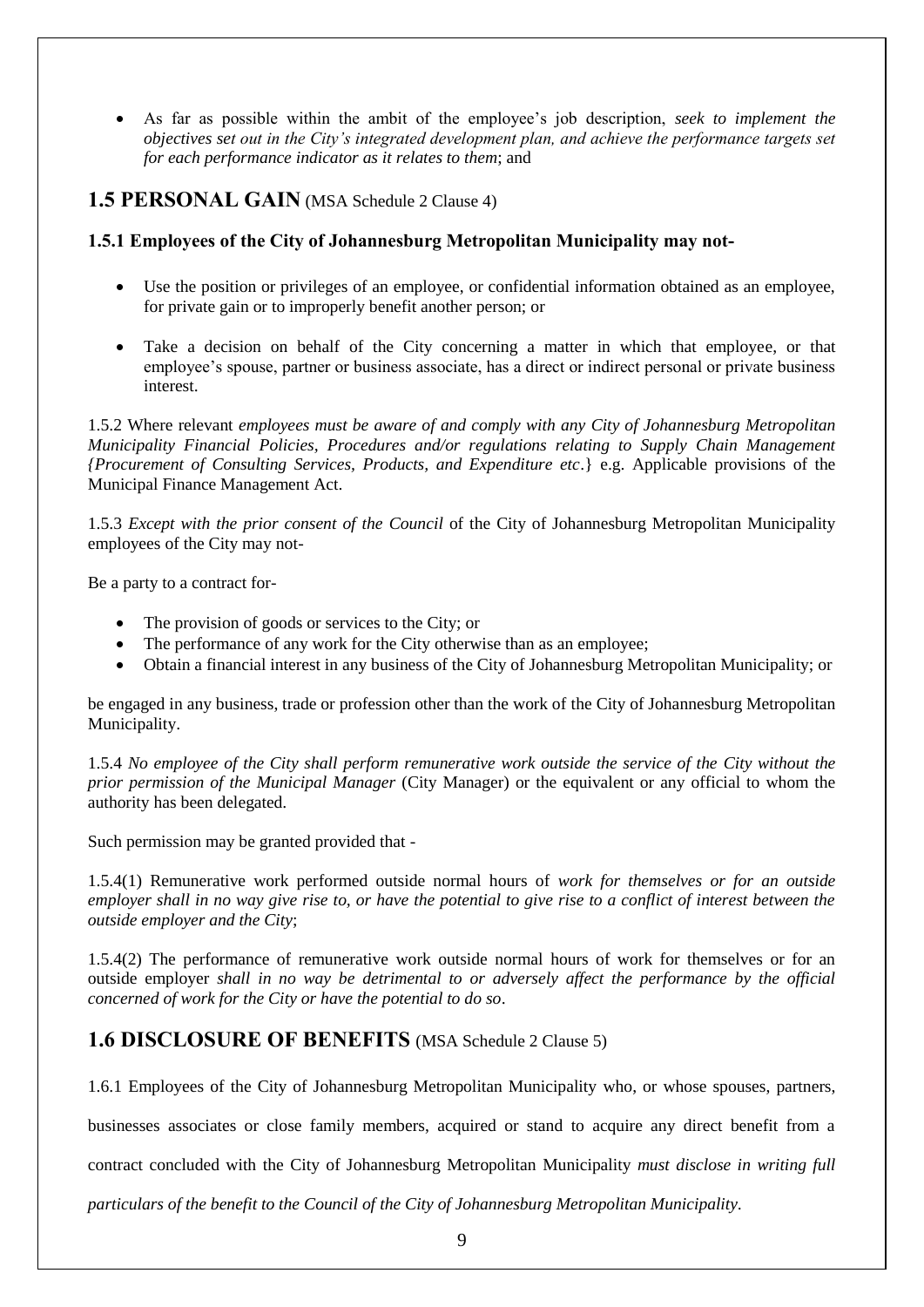1.6.2 This item does not apply to benefits which employees, or spouses, partners, businesses associates or

close family members have or acquire in common with all other residents of the City of Johannesburg

Metropolitan Municipality.

#### **1.7 UNAUTHORISED DISCLOSURE OF INFORMATION** (MSA Schedule 2 Clause 6)

1.7.1 Employees of the City of Johannesburg Metropolitan Municipality *may not without permission disclose any privileged or confidential information obtained as employees of the City to any unauthorised person.*

1.7.2 For the purpose of this item "privileged or confidential information" includes any information-

- Determined by the City of Johannesburg Metropolitan Municipality Council or any structure or functionary of the Council, City and/or municipality to be privileged or confidential;
- Discussed in closed session by the City of Johannesburg Metropolitan Municipality Council or a committee of the Council;
- Disclosure of which would violate a person's right to privacy; or
- Declared to be sensitive, privileged, confidential or secret in terms of any law.

1.7.3 This item does not derogate from a person's right of access to information in terms of national legislation.

#### **1.8 UNDUE INFLUENCE** (MSA Schedule 2 Clause 7)

1.8.1 Employees of the City of Johannesburg Metropolitan Municipality may not-

- *Unduly influence or attempt to influence the council of the municipality, or a structure or functionary of the council, or a councillor*, with a view to obtaining any appointment, promotion, privilege, advantage or benefit, or for a family member, friend or associate;
- *Mislead or attempt to mislead the council, or a structure or functionary of the council*, in its consideration of any matter; or
- *Be involved in a business venture with a Councillor of the Municipality without the prior written consent of the Council of the municipality*.

#### **1.9 REWARDS, GIFTS AND FAVOURS** (MSA Schedule 2 Clause 8)

1.9.1 Employees of the City of Johannesburg Metropolitan Municipality *may not request, solicit or accept any rewards, gifts or favours* for-

- Persuading the council of the municipality, or any structure or functionary of the council, with regard to the exercise of any power or the performance of any duty;
- Making a representation to the council, or any structure or functionary of the council;
- Disclosing any privileged or confidential information; or
- Doing or not doing anything within that employee's powers or duties.

1.9.2 *Employees must without delay report to superior officials or to the Speaker of the Council any offer that, if accepted by staff members, would constitute a breach of the above*.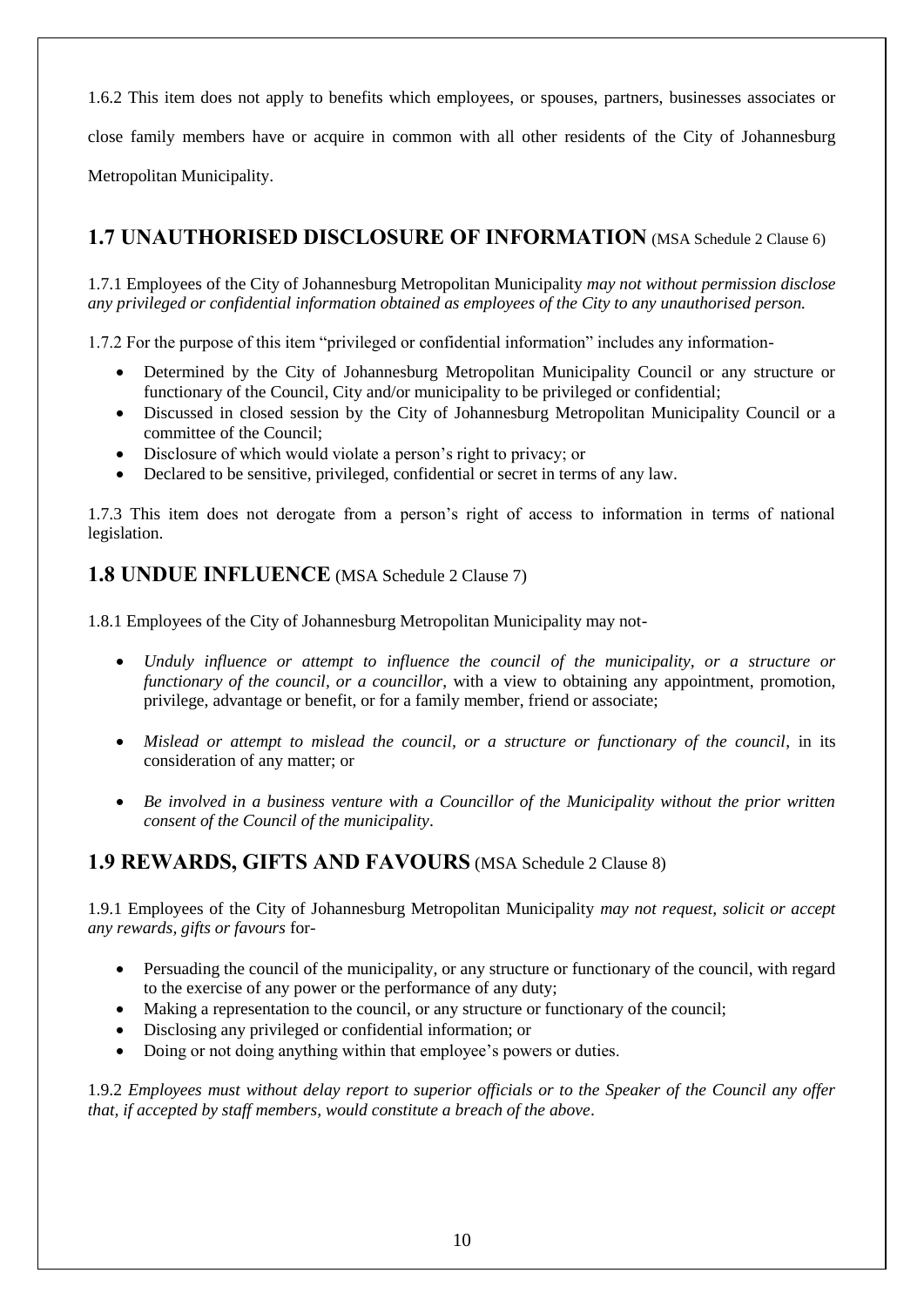#### **1.10 THE CITY OF JOHANNESBURG METROPOLITAN MUNICIPALITY COUNCIL PROPERTY/ASSETS** (MSA Schedule 2 Clause 9)

1.10.1 Employees of the City of Johannesburg Metropolitan Municipality *may not use, take, acquire, or benefit from any property or asset owned, controlled or managed by the Cit*y *to which staff members have no right.*

#### **1.11 PAYMENT OF ARREARS** (MSA Schedule 2 Clause 10)

1.11.1 Employees of the City of Johannesburg Metropolitan Municipality *may not be in arrears to the municipality for rates and service charges for a period longer than 3 months*, the municipality may automatically deduct any outstanding amounts from employees' salary after this period.

#### **1.12 PARTICIPATION IN ELECTIONS** (MSA Schedule 2 Clause 11)

1.12.1 Employees of the City of Johannesburg Metropolitan Municipality *may not participate in elections of the Council of the municipality, other than in an official capacity or pursuant to any constitutional right.*

#### **1.13 SEXUAL HARASSMENT** (MSA Schedule 2 Clause 12)

1.13.1 Employees of the City of Johannesburg Metropolitan Municipality *must not embark on nor be party to any action amounting to sexual harassment* as defined by Legislation. (In compliance with the City's Sexual Harassment Policy and the legislated Code of Good Practice or the related procedures, would apply to any contravention)

#### **1.14 REPORTING DUTIES OF EMPLOYEES** (MSA Schedule 2 Clause 13)

1.14.1 Whenever staff members of the City of Johannesburg Metropolitan Municipality have reasonable grounds for believing that there have been breaches of this Code, *staff members must without delay report the matter to superior officers or utilise the Whistle blowing mechanism/procedure as allowed for in terms of the Anti-fraud/anti-corruption policy of the City***,** in conformity with the provisions of the Protected Disclosures Act whereupon employees would enjoy the full protections as allowed for in that law, otherwise if good cause can be shown, they may report their concerns to the Speaker of the Council.

#### **1.15 BREACHES OF CODE** (MSA Schedule 2 Clause 14)

1.15.1 *Breaches of this Code must be dealt with in terms of the Disciplinary Procedures and policies of the City of Johannesburg* Metropolitan Municipality as envisaged in section 67 (1) (h) of the Local Government Municipal Systems Act, such breaches are considered to be forms of serious misconduct.

#### **2 GENERAL**

2.1 *All parties shall comply with all published Standing Orders and/or City's approved Policies applicable within a particular Department, Sub- Department, Section or Function, or organisational unit of the City* and they shall be binding upon such parties.

2.2 Employees *shall not, unless duly authorised or instructed thereto* by the Municipal Manager (City Manager) or their equivalent or nominee, *comment in or to the Press or other public communications media upon the business of the City* and Municipal Council of the City of Johannesburg Metropolitan Municipality.

2.3 (1) *Employees shall not, unless duly authorised or instructed thereto* by the Municipal Manager or equivalent or nominee or official with the delegated authority, *use for any purpose other than the discharge of their official duties, information gained by or conveyed to them in the course of their employment with the City* of Johannesburg Metropolitan Municipality and/or its Municipal Council.